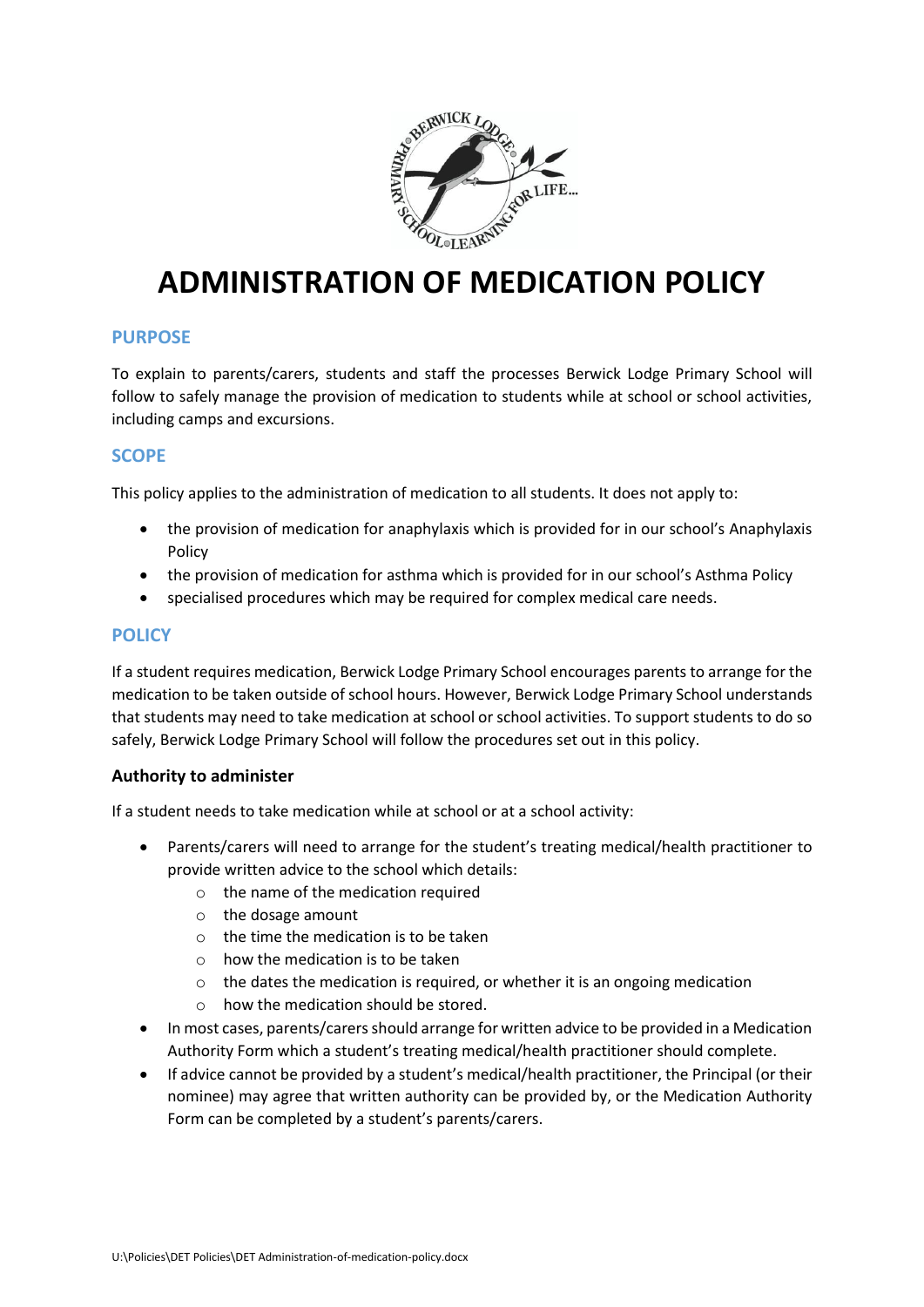• The Principal may need to consult with parents/carers to clarify written advice and consider student's individual preferences regarding medication administration (which may also be provided for in a student's Student Health Support Plan).

Parents/carers can contact school office for a Medication Authority Form.

## **Administering medication**

Any medication brought to school by a student needs to be clearly labelled with:

- the student's name
- the dosage required
- the time the medication needs to be administered.

Parents/carers need to ensure that the medication a student has at school is within its expiry date. If school staff become aware that the medication a student has at school has expired, they will promptly contact the student's parents/carers who will need to arrange for medication within the expiry date to be provided.

If a student needs to take medication at school or a school activity, the Principal (or their nominee) will ensure that:

- 1. Medication is administered to the student in accordance with the Medication Authority Form so that:
	- the student receives their correct medication
	- in the proper dose
	- via the correct method (for example, inhaled or orally)
	- at the correct time of day.
- 2. A log is kept of medicine administered to a student.
- 3. Where possible, two staff members will supervise the administration of medication.
- 4. The teacher in charge of a student at the time their medication is required:
	- is informed that the student needs to receive their medication
	- if necessary, release the student from class to obtain their medication.

#### *Self-administration*

In some cases it may be appropriate for students to self-administer their medication. The Principal may consult with parents/carers and consider advice from the student's medical/health practitioner to determine whether to allow a student to self-administer their medication.

If the Principal decides to allow a student to self-administer their medication, the Principal may require written acknowledgement from the student's medical/health practitioner, or the student's parents/carers that the student will self-administer their medication.

#### **Storing medication**

The Principal (or their nominee) will put in place arrangements so that medication is stored:

- securely to minimise risk to others
- in a place only accessible by staff who are responsible for administering the medication
- away from a classroom (unless quick access is required)
- away from first aid kits
- according to packet instructions, particularly in relation to temperature.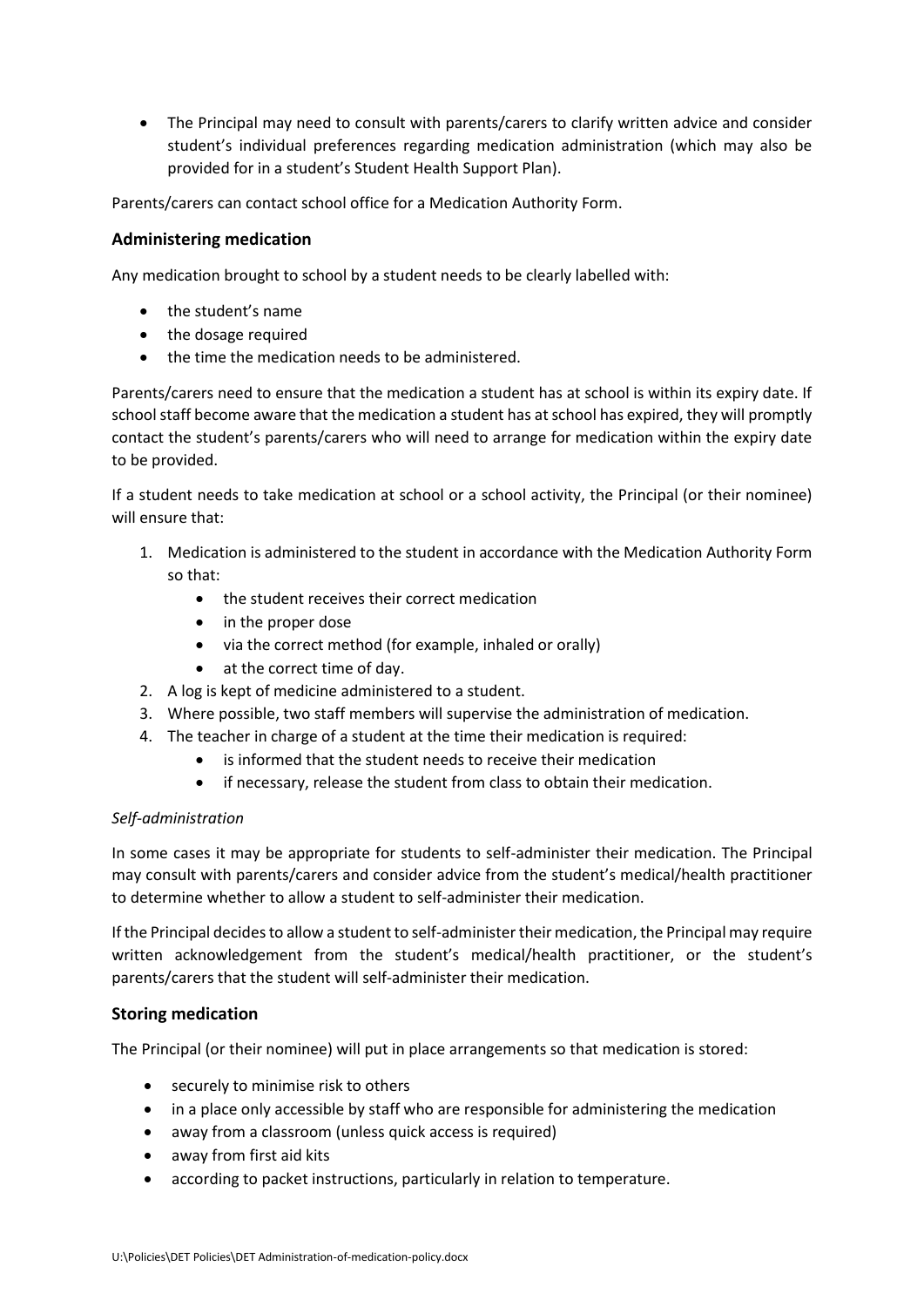For most students, Berwick Lodge Primary School will store student medication at first aid room.

The Principal may decide, in consultation with parents/carers and/or on the advice of a student's treating medical/health practitioner:

- that the student's medication should be stored securely in the student's classroom if quick access might be required
- to allow the student to carry their own medication with them, preferably in the original packaging if:
	- $\circ$  the medication does not have special storage requirements, such as refrigeration
	- o doing so does not create potentially unsafe access to the medication by other students.

### **Warning**

Berwick Lodge Primary School will not:

- in accordance with Department of Education and Training policy, store or administer analgesics such as aspirin and paracetamol as a standard first aid strategy as they can mask signs and symptoms of serious illness or injury
- allow a student to take their first dose of a new medication at school in case of an allergic reaction. This should be done under the supervision of the student's parents, carers or health practitioner
- allow use of medication by anyone other than the prescribed student except in a life threatening emergency, for example if a student is having an asthma attack and their own puffer is not readily available.

#### **Medication error**

If a student takes medication incorrectly, staff will endeavour to:

| <b>Step</b> | <b>Action</b>                                                                             |
|-------------|-------------------------------------------------------------------------------------------|
| 1.          | If required, follow first aid procedures outlined in the student's Health Support Plan or |
|             | other medical management plan.                                                            |
| 2.          | Ring the Poisons Information Line, 13 11 26 and give details of the incident and the      |
|             | student.                                                                                  |
| 3.          | Act immediately upon their advice, such as calling Triple Zero "000" if advised to do so. |
| 4.          | Contact the student's parents/carers or emergency contact person to notify them of the    |
|             | medication error and action taken.                                                        |
| 5.          | Review medication management procedures at the school in light of the incident.           |

In the case of an emergency, school staff may call Triple Zero "000" for an ambulance at any time.

# **COMMUNICATION**

This policy will be communicated to our school community in the following ways:

- Included in staff induction processes
- Available publicly on our school's website and school Sentral
- Included as annual reference in school newsletter
- Included in our staff handbook/manual
- Discussed at staff briefings/meetings as required